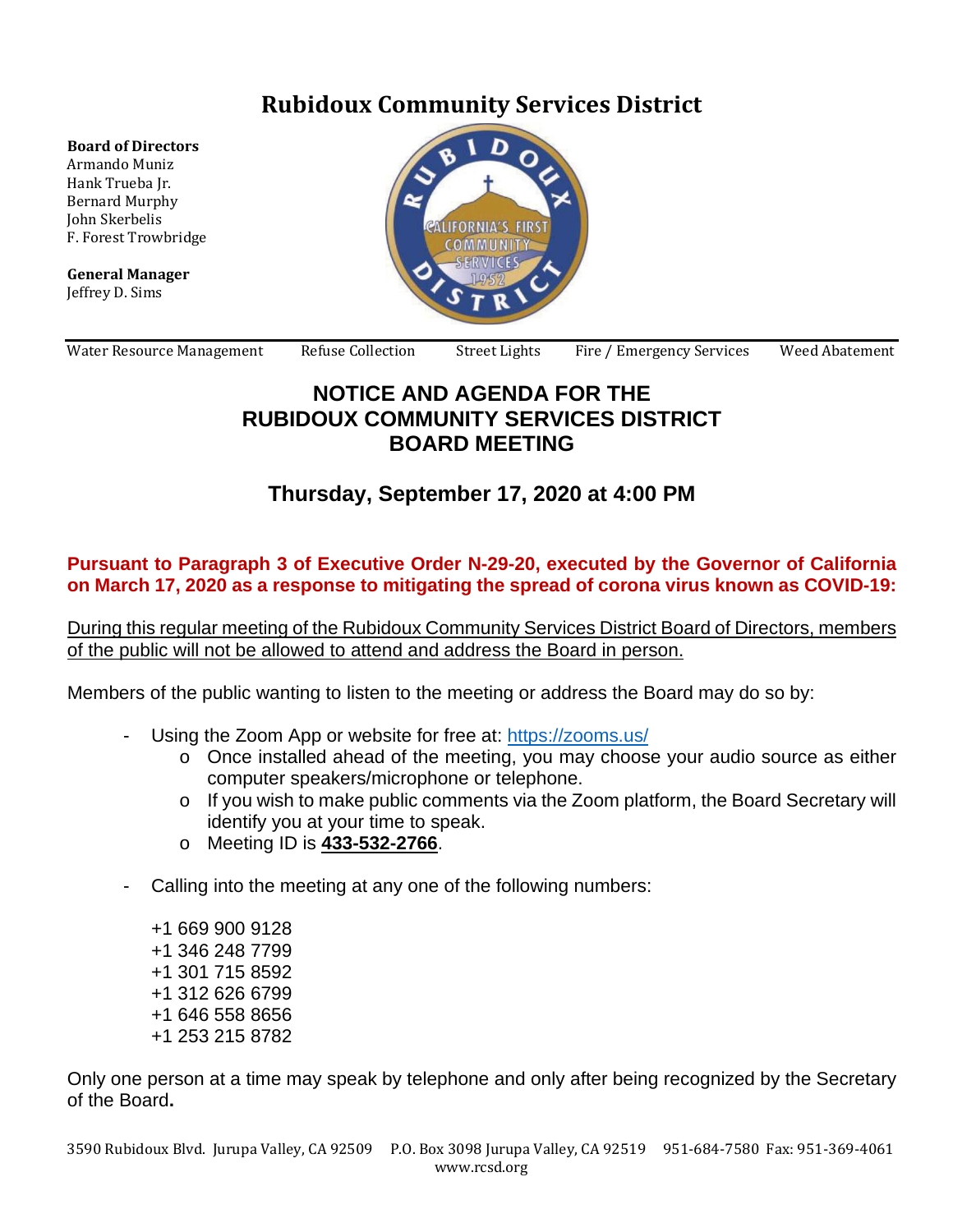- **1.** Call to Order Armando Muniz, President
- **2.** Pledge of Allegiance
- **3.** Roll Call
- **4.** Approval of Minutes for the September 3, 2020, Regular Meeting.
- **5.** Consideration to Approve September 18, 2020, Salaries, Expenses and Transfers
- **6.** Acknowledgements This is the time for Members of the Public to address the Board on Any Non-agenda Matter.
- **7.** Correspondence and Related Information
- **8.** Manager's Report (Second Meeting each Month):
	- a) Operations Report
	- b) Emergency and Incident Report

#### **ACTION ITEMS**:

- **9.** Receive and File Statement of Cash Asset Schedule Report Ending August 2020: **DM 2020-65**
- **10.** Proposed Purchase District Vehicles: **DM 2020-66**
- **11.** Consider Approval of Construction Administration Contract for Well 18 (Professional Services – Krieger and Stewart): **DM 2020-67**

### **12. Closed Session - None**

- **13.** Directors Comments Non-action
- **14.** Adjournment

**Closed Session:** At any time during the regular session, the Board may adjourn to a closed executive session to consider matter of litigation, personnel, negotiations, or to deliberate on decisions as allowed and pursuant with the open meetings laws. Discussion of litigation is within the Attorney/Client privilege and may be held in closed session.